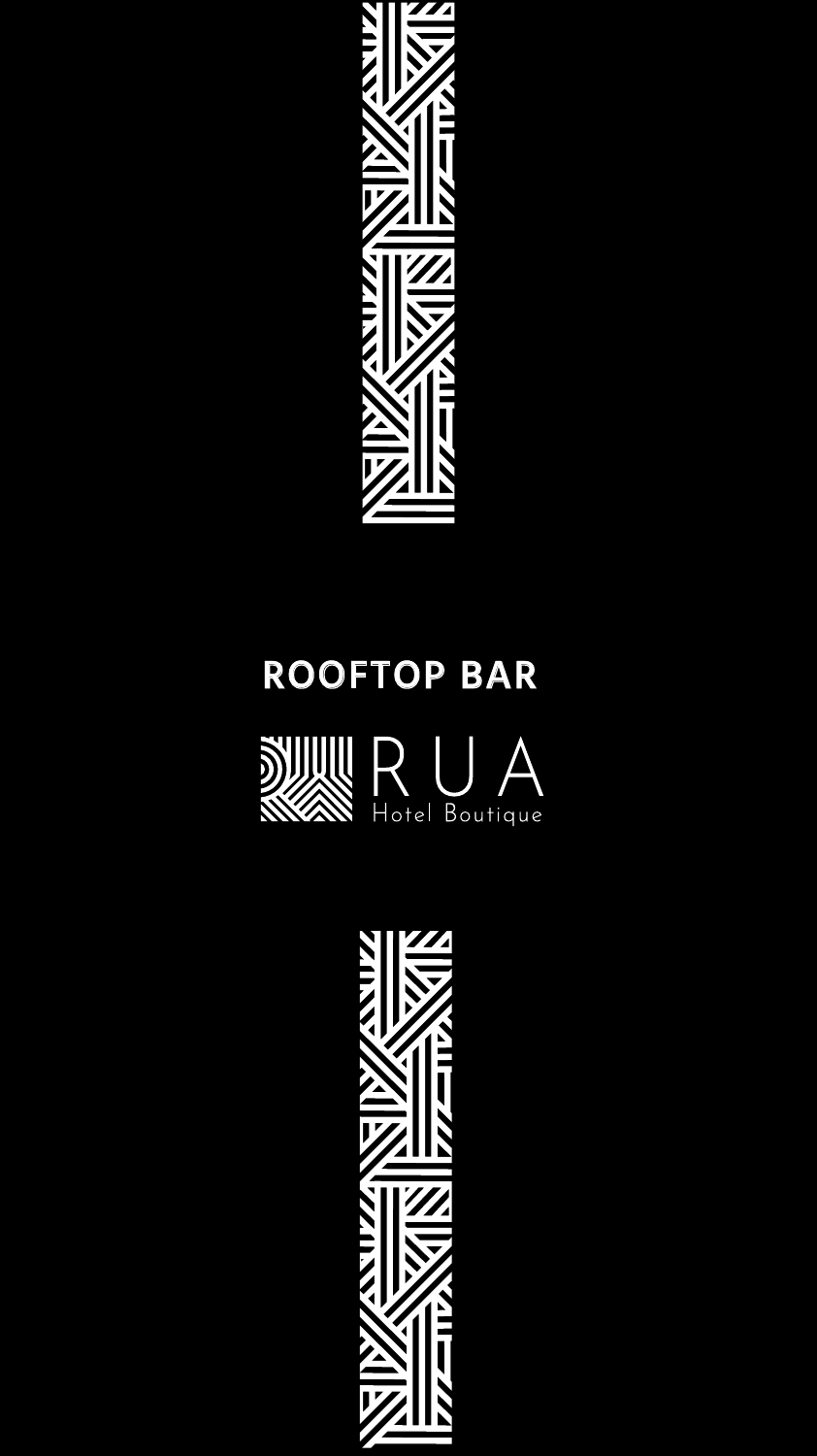# COCTELERÍA © EXPERIENCIA © ARTE SIDANCI

# **EL MÉDANO ENCANTADO**

S/30.00

Pisco viñas de oro uva italia/ Jarabe botánico/Zumo maracuyá/ Limón criollo / Agua con gas.

#### **NARIHUALA**

S/35.00

Pisco viñas de oro uva moscatel/ Miel de canela y pimienta roja/ Vermouth rosso/ Lima verde/ **Ginger beer Mr Perkins.** 

#### **RUNAS ROJAS**

S/34.00

Blend Pisco viñas de oro secreto de la barmaid / Bramble syrup/ Licor de naranja/ Piña golden.

### **TROPICAL SPICY**

S/34.00

Ron havana club 7 años / Miel de canela y pimienta roja/ Shrubs frutos rojos / Maracuyá.

### **PIURANITA LINDA**

 $S/35.00$ 

Pisco viñas de oro uva torontel/

Shurbs frutos rojos/ Lima verde/ **Ginger Ale.** 

#### **RUA PUNCH**

S/30.00

Ron Havana 5 años/ Jarabe herbal / Limón criollo/ Tuna roja/ **Ginger Ale.** 

## OCULTO SECRETO

S/34.00

**Whiskey Buffalo Trace/ Miel de** canela y pimienta roja/Limón criollo/ Clara.

#### LADYRED

 $S/34.00$ 

**Whiskey Buffalo Trace/ Vermouth** rosso/ Miel de canela y pimienta roja/ Shurbs frutos rojos.

#### EL PERFUME

 $S/36.00$ 

Gin Hendricks/ Jarabe de rosas/ Concentrado de pepino kyuri/ Hojas de menta.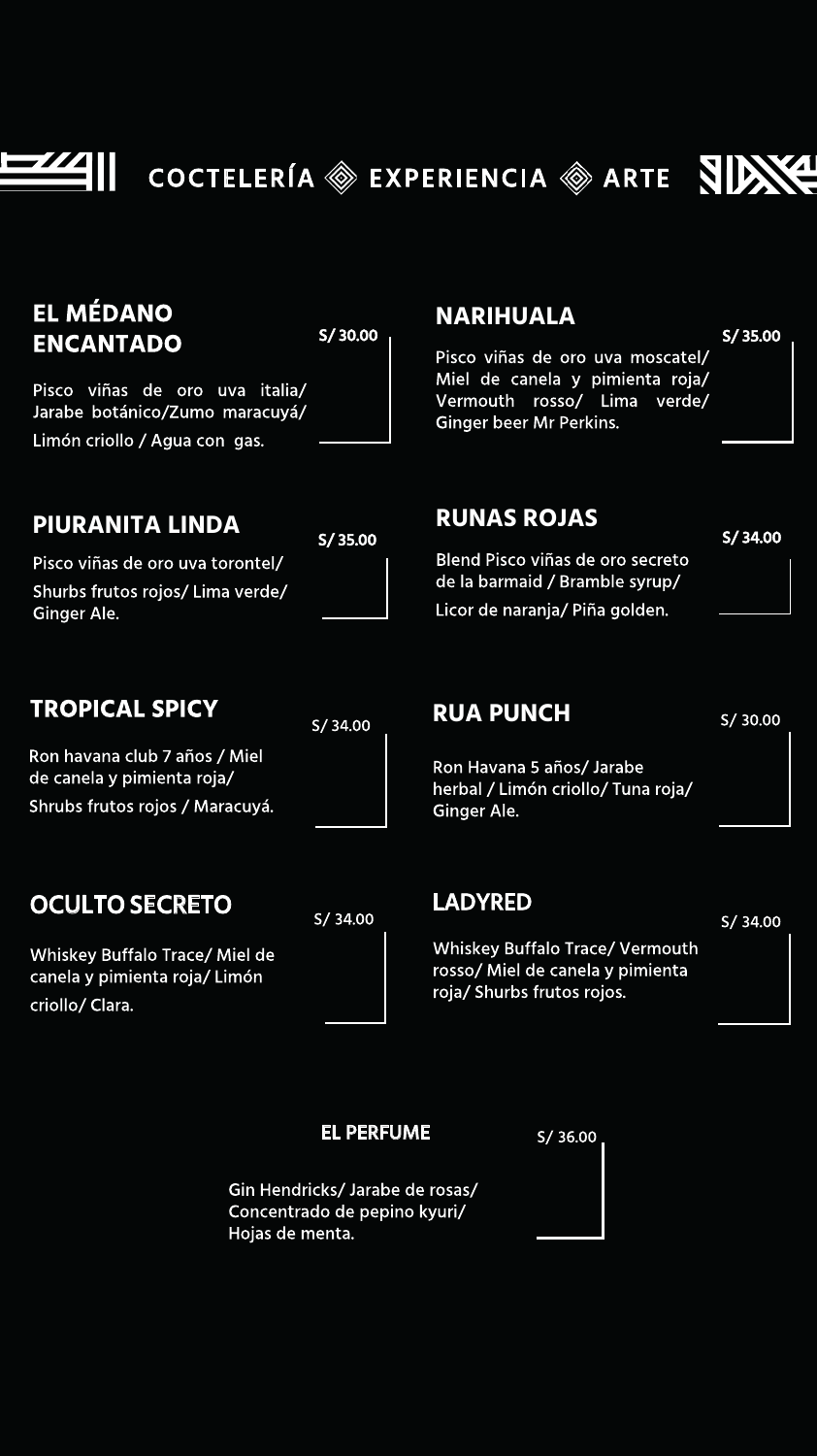





#### **PISCO SOUR**

S/30.00

Mezcla base del  $\overline{a}$ destilado bandera peruano el pisco, cítrico y dulce entre limón fresco y sirope artesanal con un toque cremoso y un final con olor dulce perfumado.

# **CAPITÁN**

S/ 30.00

Traemos este cóctel clásico desde la década de 1920, es un cóctel de sabor intenso y sin mayor camuflaje, pisco, vermouth rosso y amargo nativo peruano de naranja.

#### **CHILCANO**

S/ 28.00

Pisco acholado (mezcla de diferentes tipos de pisco) destilado bandera, refrescante y efervescente con un ligero e imperceptible toque picante del jengibre.

#### **MOJITO REAL CUBANO** S/ 28.00

Desde La Habana - Cuba traemos a Piura todo el sabor caribeño que evoca en el clásico cóctel mojito con ron Havana 5 años, menta, limón freso y azúcar blanca.

# PIÑA COLADA

S/ 28.00

S/ 30.00

S/28.00

Este clásico de clásicos representa diversión y dulzura con una combinación cremosa entre ron havana 3 años, crema de coco real y el dulce zumo de la piña golden perfecta para las calurosas tardes piuranas.

Retomamos un clásico olvidado a base de ron havana 5 años, limón y jarabe artesanal, nada más le hace falta a este sencillo pero exquisito cóctel (Pregunta por nuestra versión con frutas de estación).

**DAIQUIRI CLÁSICO** 

### **MARGARITA México cabrones!!!**

Tequila, destilado nacional mexicano, bebida que gana el afecto o el rechazo de muchos pero que siempre está presente en algún momento de nuestra vida, este cóctel es a base de tequila blanco, licor de naranja, zumo de limón y un dash de jarabe artesanal al gusto.

### **MINT JULEP**

S/30.00

Este cóctel es para reyes, servido en una copa dorada, tiene una base de whiskey Buffalo Trace, menta fresca y un jarabe artesanal preparado por

**NEW YORK SOUR** 

S/38.00

Si el whiskey y el vino son tus bebidas favoritas al momento de elegir, te encantará este cóctel, es la mezcla de ambos en una sola bebida, lo mejor del whiskey Buffalo Trace en una combinación cítrica y dulce equilibrada con la elegancia del vino tinto.

#### **MANHATTAN**

 $S/35.00$ 

Es considerado un cóctel internacional, en esta oportunidad te lo presentamos en nuestro hotel boutique Rua, deléitate con una perfecta mezcla entre whiskey Buffalo Trace, vermouth rosso y un

#### la bartender de nuestro hotel.

toque de amargo amazónico Ricanti

de naranja.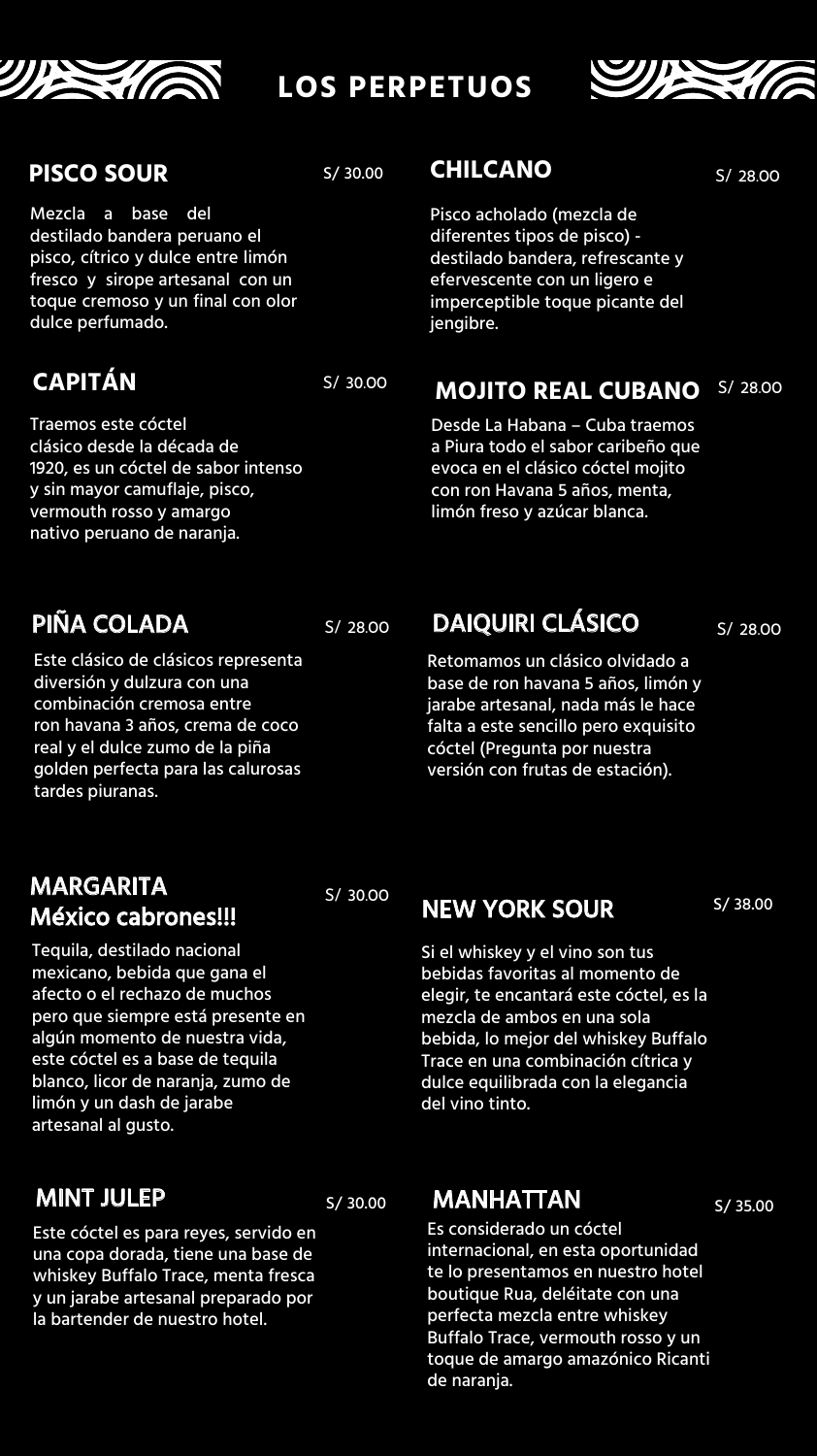#### **MOSCOW MULE**

S/ 30.00

No te dejes engañar por el nombre, es un cóctel que nació en USA, el nombre se le dió por el destilado ruso que lleva, el vodka, esta bebida es una mezcla entre limón, sirope artesanal y una cerveza de jengibre, es una bebida refrescante especiada con un toque picante.

#### **APEROL SPRITZ**

Acompaña tus atardeceres con una copa de aperol spritz, un cóctel refrescante y burbujeante a base de aperol, licor de naranja italiano, proseco cinzano y una media luna de naranja tangelo.

# **OXOXO GINO CLOCK OXOXIC**

Elige tu mezcla favorita

#### **Tourgee Pink**

Pink soda Mr. Perkins / Tónica fever tree aromatic Botánicos: Toronja rosada/ Flores

#### **Bombay Sapphire**

Tónica original Mr. Perkins / Tónica fever tree indian Botánicos: Enebro/Piel de lima

Mr. Perkins Fever Tree  $S/32.00 S/38.00$ 

S/ 30.00

S/44.00 S/37.00

| <b>Bombay Bramble</b><br>Tónica blossom Mr. Perkins / Tónica fever tree aromatic<br><b>Botánicos: Frutos rojos</b>                             | S/39.00 | S/46.00 |
|------------------------------------------------------------------------------------------------------------------------------------------------|---------|---------|
| <b>Tanqueray Sevilla</b><br>Tónica original Mr. Perkins / Tónica fever tree elderflower<br>Botánicos: Media luna naranja tangelo               | S/39.00 | S/46.00 |
| Tanqueray Ten (Manzanilla/ Piel de naranja)<br>Tónica original Mr. Perkins / Tónica fever tree elderflower<br>Botánicos: Toronja rosada/Flores | S/50.00 | S/57.00 |
| <b>Hendricks</b><br>Tónica original Mr. Perkins / Tónica fever tree indian<br>Botánicos: Pétalos de rosas/Kiuri                                | S/48.00 | S/55.00 |
| <b>Citadelle</b><br>Tónica original Mr. Perkins / Tónica fever tree elderflower<br>Botánicos: Anís estrella/ Canela                            | S/48.00 | S/55.00 |

Nuestra jefa de bar ha creado una carta oculta donde podrás pedir cualquier cóctel que desees así no

#### esté en la carta, nuestro personal del hotel está muy bien capacitado para cumplir tus expectativas.

¡Deleita tu paladar y experimenta nuevos sabores!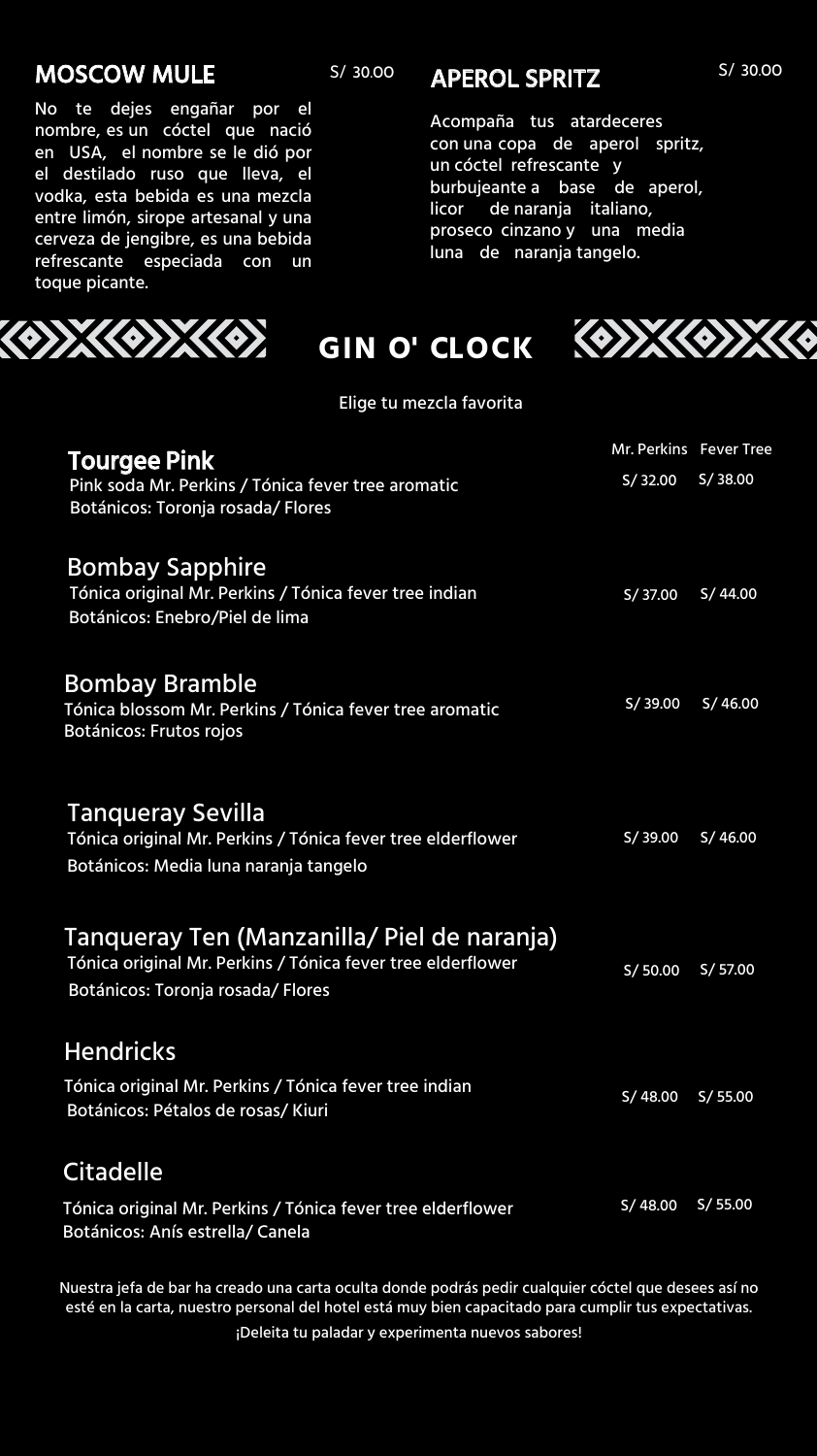



#### **CARTA DE VINOS**

#### **TINTOS**



| Vino tinto Tacama seco | S/125.00 |
|------------------------|----------|
|                        |          |

#### **BURBUJAS**

| Cinzano proseco    | S/125.00 |
|--------------------|----------|
| Martini Asti       | S/180.00 |
| Riccadonna Moscato | S/180.00 |
| Martini Rose       | S/180.00 |

| NACIONAL         |         |
|------------------|---------|
| Cristal          | S/10.00 |
| Cusqueña dorada  | S/12.00 |
| Pilsen           | S/10.00 |
| <b>IMPORTADA</b> |         |
| Corona           | S/14.00 |